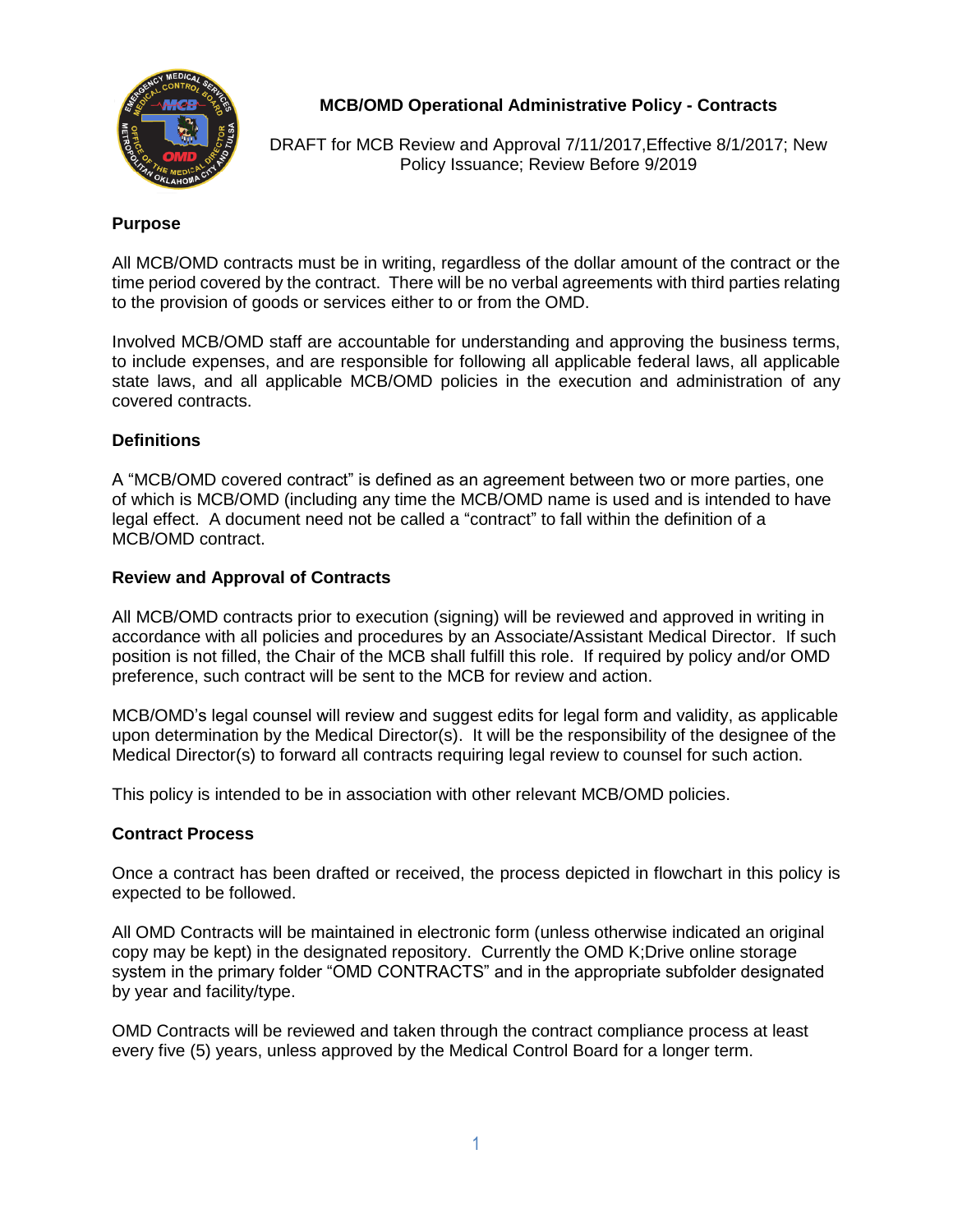

# **MCB/OMD Operational Administrative Policy - Contracts**

DRAFT for MCB Review and Approval 7/11/2017,Effective 8/1/2017; New Policy Issuance; Review Before 9/2019

## **Signature Authority**

In usual and customary terms, unless specifically stipulated by dollar amount(s) of a contract, the MCB has granted authority to the Medical Director(s) to sign MCB/OMD contracts relating to the necessary operations of medical oversight.

### **Compliance with Laws**

MCB/OMD personnel will comply in all material respects with all applicable federal and state laws and regulations, including the federal Anti-Kickback statute.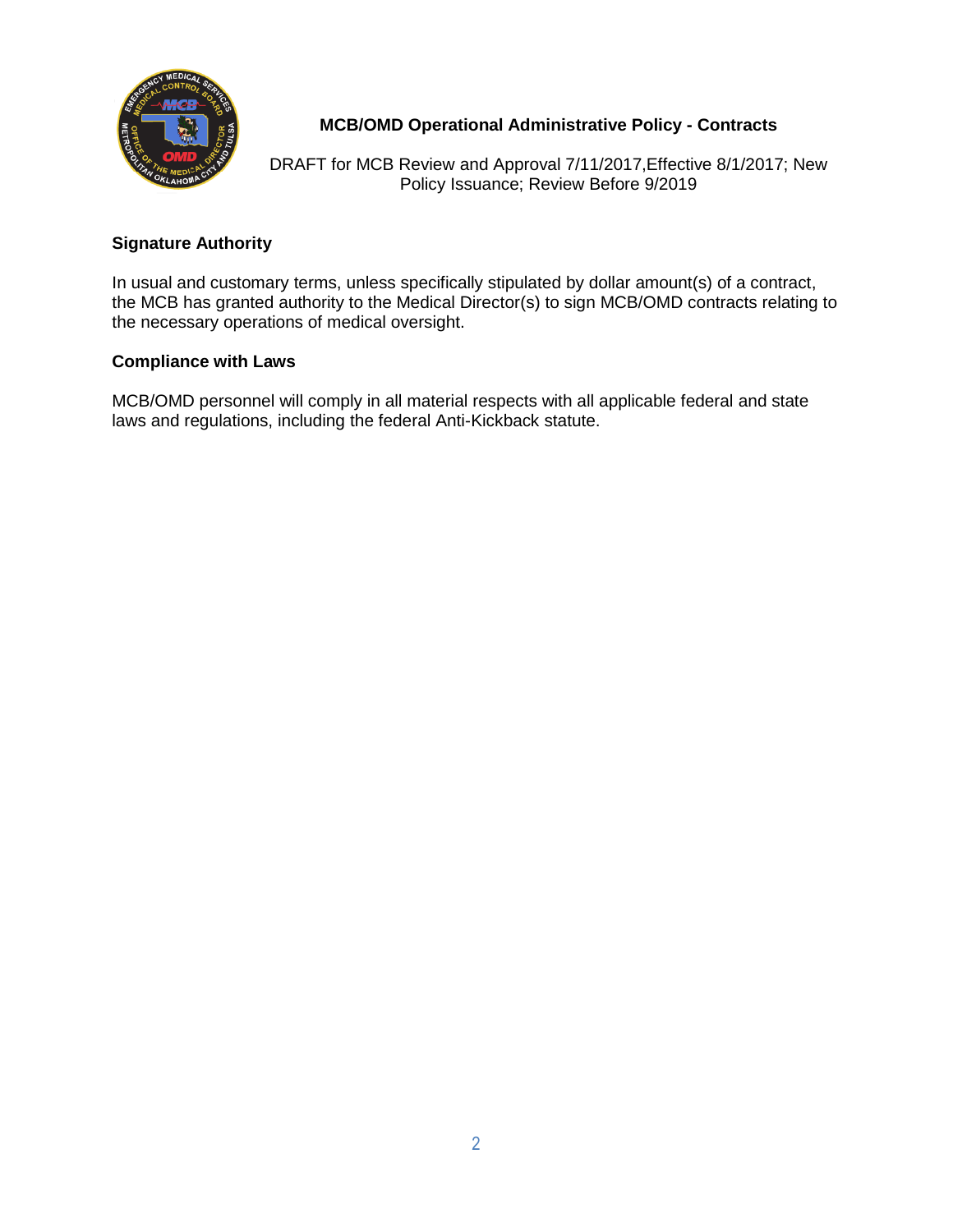

**MCB/OMD Operational Administrative Policy - Contracts**

DRAFT for MCB Review and Approval 7/11/2017,Effective 8/1/2017; New Policy Issuance; Review Before 9/2019

# **MCB/OMD CONTRACT APPROVAL FORM**

| <b>Contract Description</b>    |                        |                                                                                             |
|--------------------------------|------------------------|---------------------------------------------------------------------------------------------|
| <b>Contract Vendor Conact:</b> |                        |                                                                                             |
|                                |                        | Type of Agreement $(X)$ : New $\Box$ Renewal $\Box$ Amendment $\Box$ MOU<br>$\Box$ Other    |
| Term of Agreement:             |                        |                                                                                             |
| Financial:                     | <b>Estimated Cost:</b> |                                                                                             |
|                                |                        |                                                                                             |
| Comments:                      |                        |                                                                                             |
|                                |                        |                                                                                             |
| Purpose (please describe):     |                        |                                                                                             |
|                                |                        |                                                                                             |
| <b>Approvals</b>               |                        |                                                                                             |
| Initials:                      | Date:                  |                                                                                             |
|                                |                        | □ Check box if additional action required and describe (notary, legal, HIPAA etc.) ________ |
|                                |                        | MCB Chair (if required) $\Box$ (Signatory)                                                  |
|                                |                        | □ (Signatory)<br>OMD Med Dir                                                                |
|                                |                        | OMD Assoc/Asst Med Dir   (Signatory)                                                        |
|                                |                        | <b>OMD Exec Asst</b><br>$\Box$ (Signatory)                                                  |
|                                |                        | <b>OMD Director</b><br>(Signatory)                                                          |